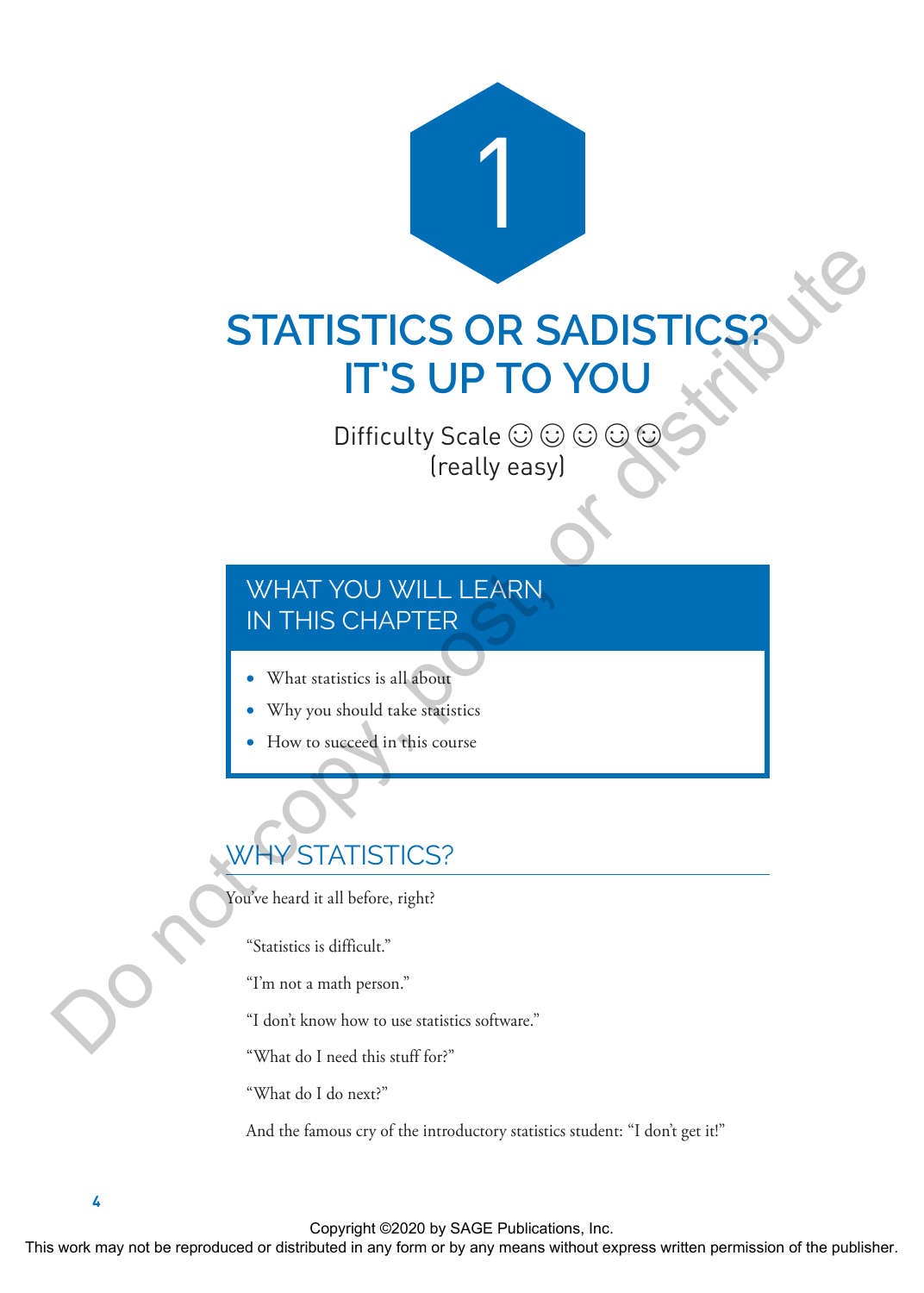Well, relax. Students who study introductory statistics find themselves, at one time or another, thinking at least one of the above and quite possibly sharing the thought with another student, their spouse, a colleague, or a friend.

And all kidding aside, some statistics courses can easily be described as *sadistics*. That's because the books are repetitiously boring, the examples don't seem to apply to real life, and too much math is thrown at you too quickly.

That's not the case for you. The fact that you or your instructor has selected *Statistics for People Who (Think They) Hate Statistics* shows that you're ready to take the right approach—one that is unintimidating, informative, and applied (and even a little fun) and that tries to teach you what you need to know about using statistics as the valuable tool that it is.

If you're using this book in a class, it also means that your instructor is clearly on your side. He or she knows that statistics can be intimidating but has taken steps to see that it is not intimidating for you. As a matter of fact, we'll bet there's a good chance (as hard as it may be to believe) that you'll be enjoying this class in just a few short weeks.

#### **And Why SPSS?**

Throughout this book, you'll be shown how to use SPSS, a statistical analysis tool, for the analysis of data. No worries; you'll also be shown how to do the same analysis by hand to assure you of an understanding of both.

Why SPSS? Simple. It's one of the most popular, most powerful analytic tools available today, and it can be an exceedingly important and valuable tool for learning how to use basic and some advanced statistics. In fact, many stats courses taught at the introductory level use SPSS as their primary computational tool, and you can look to Appendix A for a refresher on some basic SPSS tasks. Also, the way that technology is advancing, few opportunities to use statistics in research, administration, and everyday work will not require some knowledge of how and when to use tools such as SPSS. That's why we're including it in this book! We will show you how to use it to make your statistics learning experience a better one. The results of the results of the results of the results of the results of the results of the reproduced in any form or the results of the results of the results of the results of the results of the results of the results

## 5-MINUTE HISTORY OF STATISTICS

Before you read any further, it would be useful to have some historical perspective about this topic called statistics. After all, almost every undergraduate in the social, behavioral, and biological sciences and every graduate student in education, nursing, psychology, social welfare and social services, anthropology, and . . . (you get the picture) are required to take this course. Wouldn't it be nice to have some idea from whence the topic it covers came? Of course it would.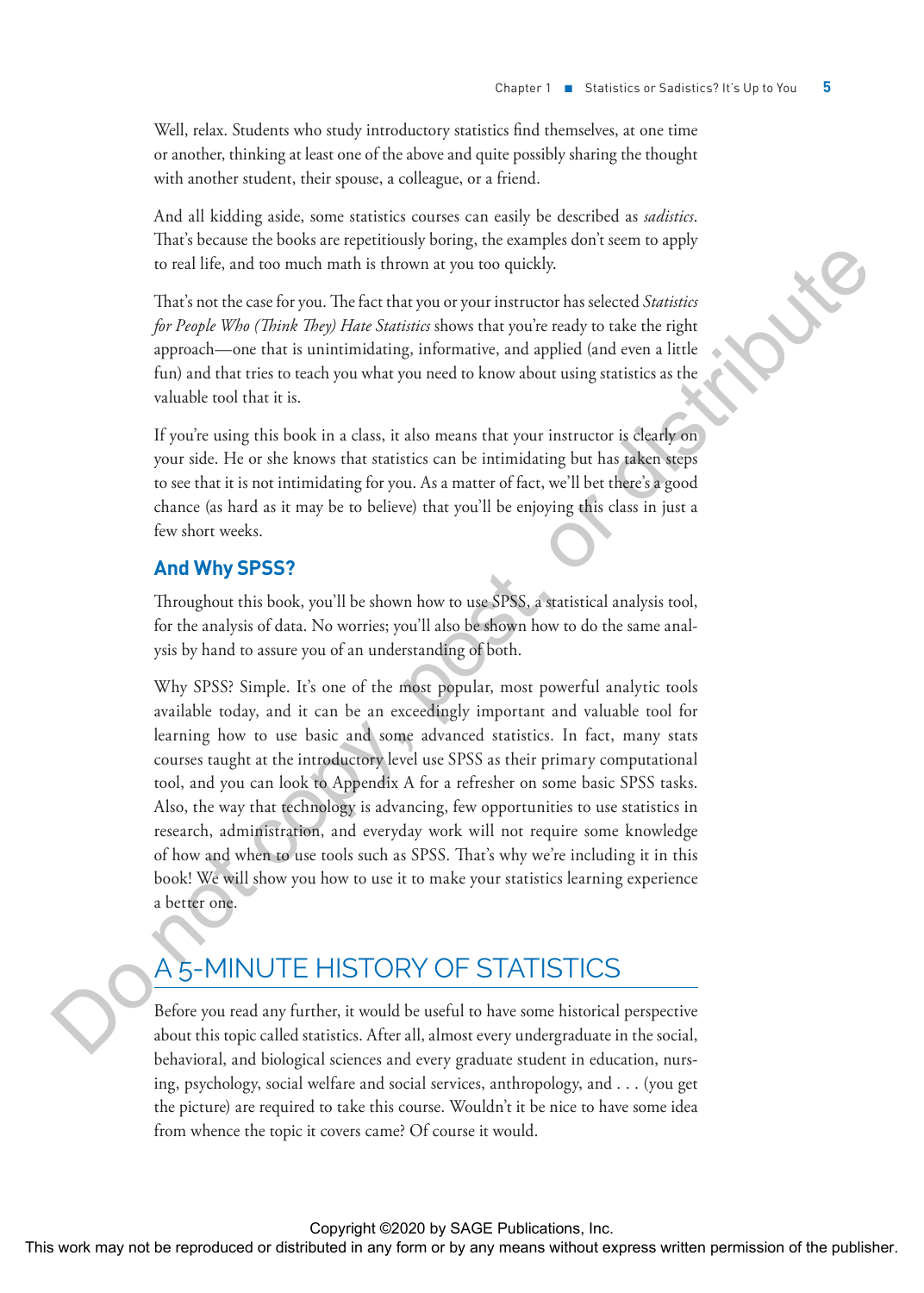Way, way back, as soon as humans realized that counting was a good idea (as in "How many of these do I need to trade for one of those?" and "Uh oh, there are more of them than there are of us!" and "Yes, little one, you may keep one pet sabertoothed tiger, but not more than one"), collecting information became a useful skill.

If counting counted, then one could define the seasons by how often the sun rose and set, how much food was needed to last the winter, and what amount of resources belonged to whom.

That was just the beginning. Once numbers became part of language, it seemed like the next step was to attach these numbers to outcomes. That started in earnest during the 17th century, when the first set of data pertaining to populations was collected. This was when the use of *descriptive statistics* began, which we will talk about later. From that point on, scientists (mostly mathematicians at first but, later, physical and biological scientists) needed to develop specific tools to answer specific questions. For example, Francis Galton (a half-cousin of Charles Darwin, by the way), who lived from 1822 to 1911, was very interested in the nature of human intelligence. He also speculated that hair loss was due to the intense energy that went into thinking. No, really! (It's probably not.) To explore one of his primary questions regarding the similarity of intelligence among family members, he used a specific statistical tool called the correlation coefficient (first developed by mathematicians), and then he popularized its use in the behavioral and social sciences. You'll learn all about this tool in Chapter 5. In fact, most of the basic statistical procedures that you will learn about were first developed and used in the fields of agriculture, astronomy, and even politics. Their application to human behavior came much later. The results were the best may not be reproduced to the results of the results of the reproduced or distributed in any form or by any means when  $\alpha$  and  $\alpha$  any  $\alpha$  and  $\alpha$  and  $\alpha$  and  $\alpha$  and  $\alpha$  and  $\alpha$  and  $\alpha$ 

## **PEOPLE WHO LOVED STATISTICS**



*Inferential statistics,* the use of sample observations or data that we can see to make guesses about the likely characteristics of populations that we cannot see, probably started with Blaise Pascal (1623–1662), a French mathematician and religious philosopher. He developed the mathematical formulas that can predict important things like the probability of dice rolls and the likelihood of flipping a coin three times and having it come up heads each time. He even proved that if the coin almost always comes up heads, someone is cheating. The application of these statisti-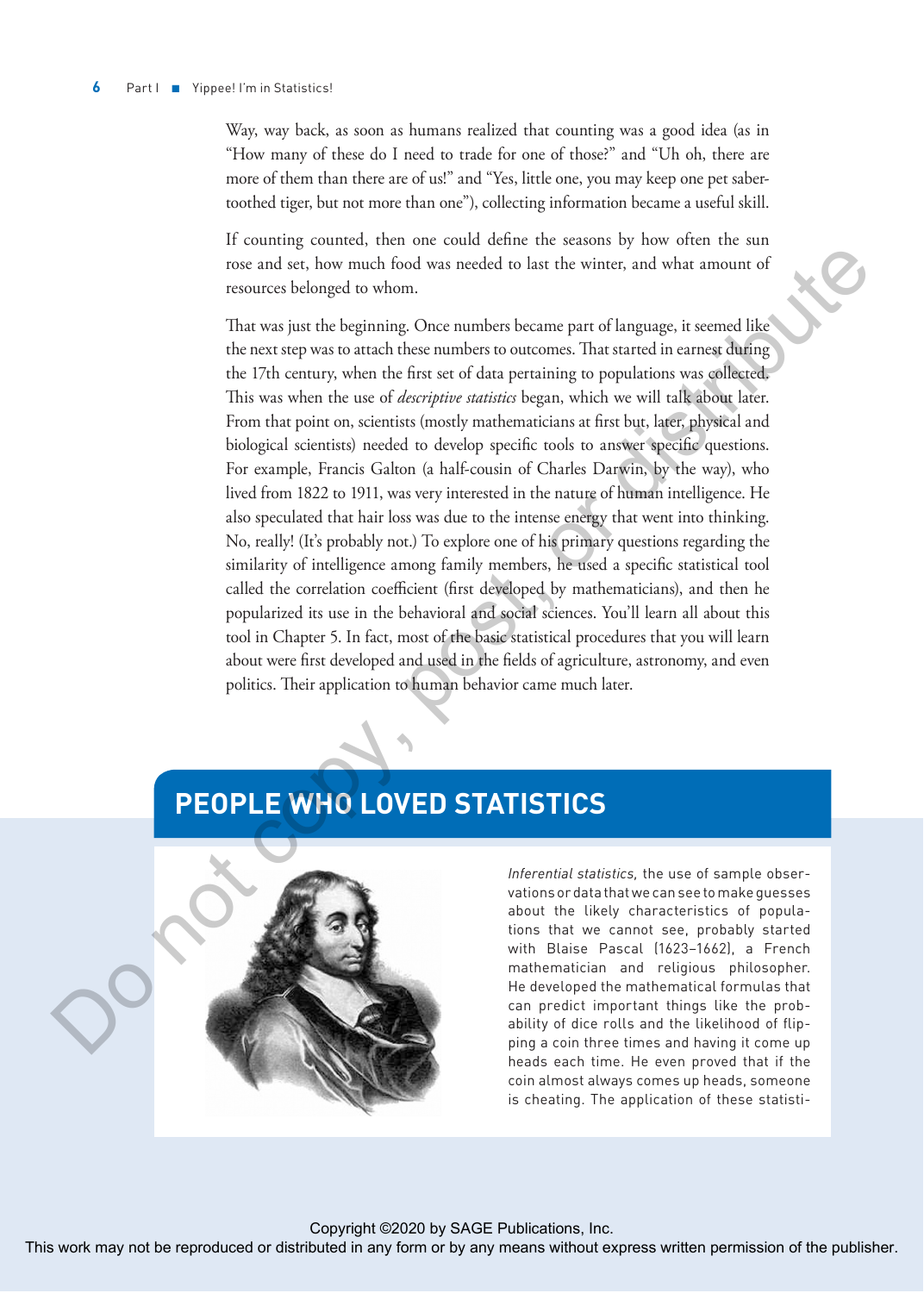cal inventions was of immediate practical use to gamblers, and this might be the first time in history that statistics was seen as having practical applications. (Because one could make money by understanding them.) You may notice that Pascal did not live very long. He suffered from various illnesses during the

later years of his life, and his cause of death isn't even known for sure, although after his death, he was found to have had stomach cancer and some brain damage. As a deeply religious man, Pascal believed that suffering was necessary for a good life. Thus, he probably would have enjoyed being a stats professor.

The past 100 years have seen great strides in the invention of new ways to use old ideas. The simplest test for examining the differences between the averages of two groups was first advanced during the early 20th century. Techniques that build on this idea were offered decades later and have been greatly refined. And the introduction of personal computers and such programs as Excel has opened up the use of sophisticated techniques to anyone who wants to explore these fascinating topics.

The introduction of these powerful personal computers has been both good and bad. It's good because most statistical analyses no longer require access to a huge and expensive mainframe computer. Instead, a simple personal computer costing less than \$250 or a cloud account can do 95% of what 95% of the people need. On the other hand, less than adequately educated students (such as your fellow students who chose not to take this course!) will take any old data they have and think that by running them through some sophisticated analysis, they will have reliable, trustworthy, and meaningful outcomes—not true. What your professor would say is "Garbage in, garbage out"; if you don't start with data you can trust, what you'll have after your data are analyzed are results you cannot trust.

Today, statisticians in all different areas, from criminal justice to geophysics to psychology to determining whether the "hot" hand really exists in the NBA (no kidding—see the *Wall Street Journal* article at http://www.wsj.com/articles/SB1000 1424052702304071004579409071015745370), find themselves using basically the same techniques to answer different questions. There are, of course, important differences in how data are collected, but for the most part, the analyses (the plural of *analysis*) that are done following the collection of data (the plural of *datum,* which means one piece of information) tend to be very similar, even if called something different. The moral here? This class will provide you with the tools to understand how statistics are used in almost any discipline. Pretty neat, and all for just the cost of a few credit hours. The proof of the reproduced or distributed or distributed or distributed in any form or by any means with the reproduced or the system or by any means with the publisher of the publisher. The system of the publishers were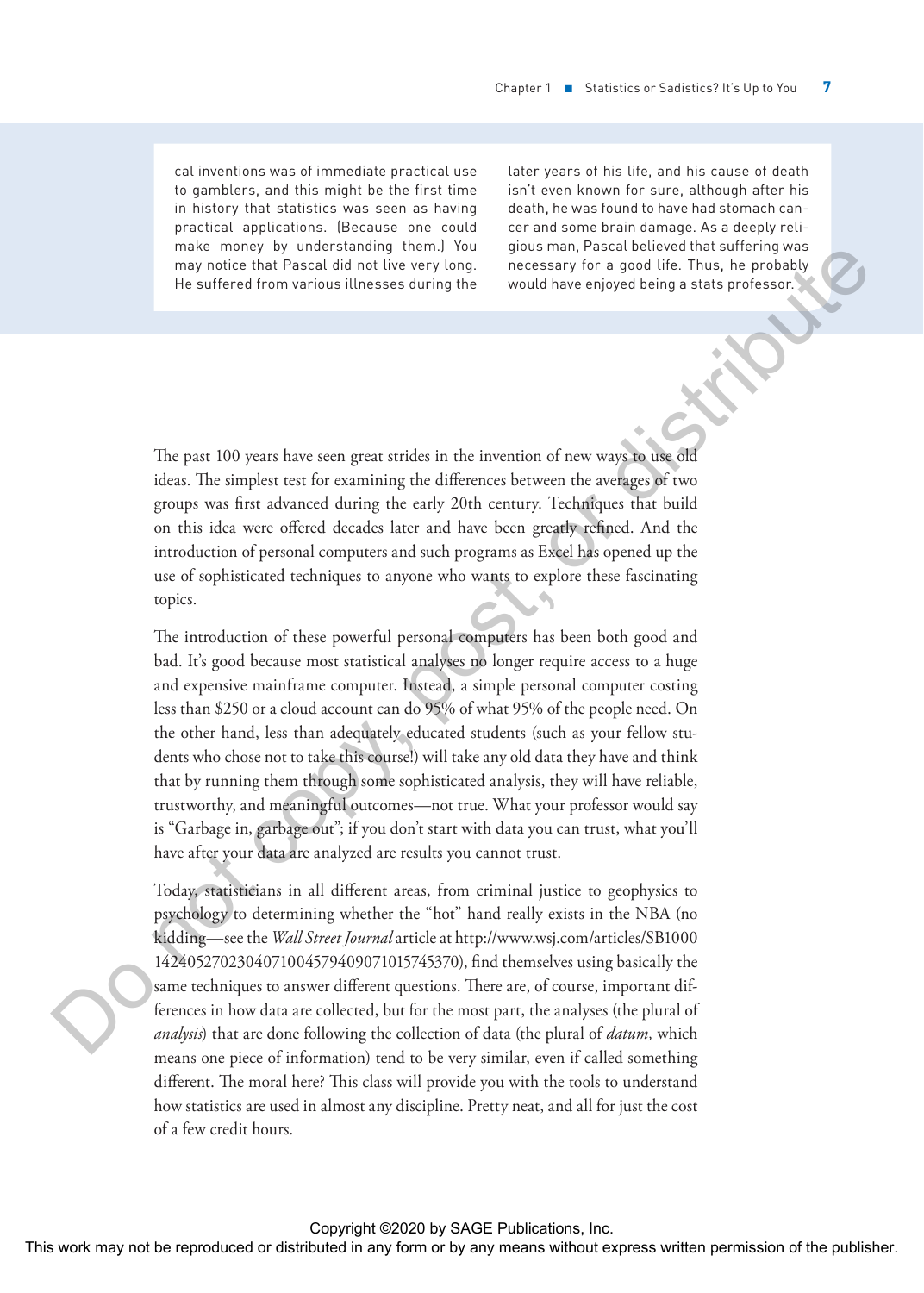If you want to learn more about the history of statistics and see a historical time line, great places to start are Saint Anselm's College at www.anselm.edu/home page/jpitocch/biostatshist.html and the University of California–Los Angeles at www.stat.ucla.edu/history.

Okay. Five minutes is up, and you know as much as you need to know for now about the history of statistics. You'll get some more history here and there as we learn about different procedures. Let's move on to what statistics is (and isn't).

## STATISTICS: WHAT IT IS (AND ISN'T)

*Statistics for People Who (Think They) Hate Statistics* is a book about basic statistics and how to apply them to a variety of different situations, including the analysis and understanding of information, especially when that information is expressed as numbers and quantities.

In the most general sense, **statistics** describes a set of tools and techniques that are used for describing, organizing, and interpreting information or data. Those data might be the scores on a test taken by students participating in a special math curriculum, the speed with which problems are solved, the number of side effects when patients use one type of drug rather than another, the number of errors in each inning of a World Series game, or the average price of a dinner in an upscale restaurant in Santa Fe, New Mexico (not cheap).

In all these examples, and the million more we could think of, data are collected, organized, summarized, and then interpreted. In this book, you'll learn about collecting, organizing, and summarizing data as part of descriptive statistics. And then you'll learn about interpreting data when you learn about the usefulness of inferential statistics.

#### **What Are Descriptive Statistics?**

**Descriptive statistics** are used to organize and describe the characteristics of a collection of data. The collection is sometimes called a **data set** or just **data**. Scientists would say that descriptive statistics describe a *sample*—a collection of data that you have in front of you.

For example, the following list shows you the names of 22 college students, their major areas of study, and their ages. If you needed to describe what the most popular college major is, you could use a descriptive statistic that summarizes their most frequent choice (called the mode). In this case, the most common major is psychology. And if you wanted to know the average age, you could easily compute another descriptive statistic that identifies this variable (that one's called the mean). Both of these simple descriptive statistics are used to describe data. They do a fine job of allowing us to represent the characteristics of a large collection of data such The results of the reproduced or distributed in any form or distributed in any form or distributed in any form or distributed in a short of the results of the results of the results of the results of the results of the pu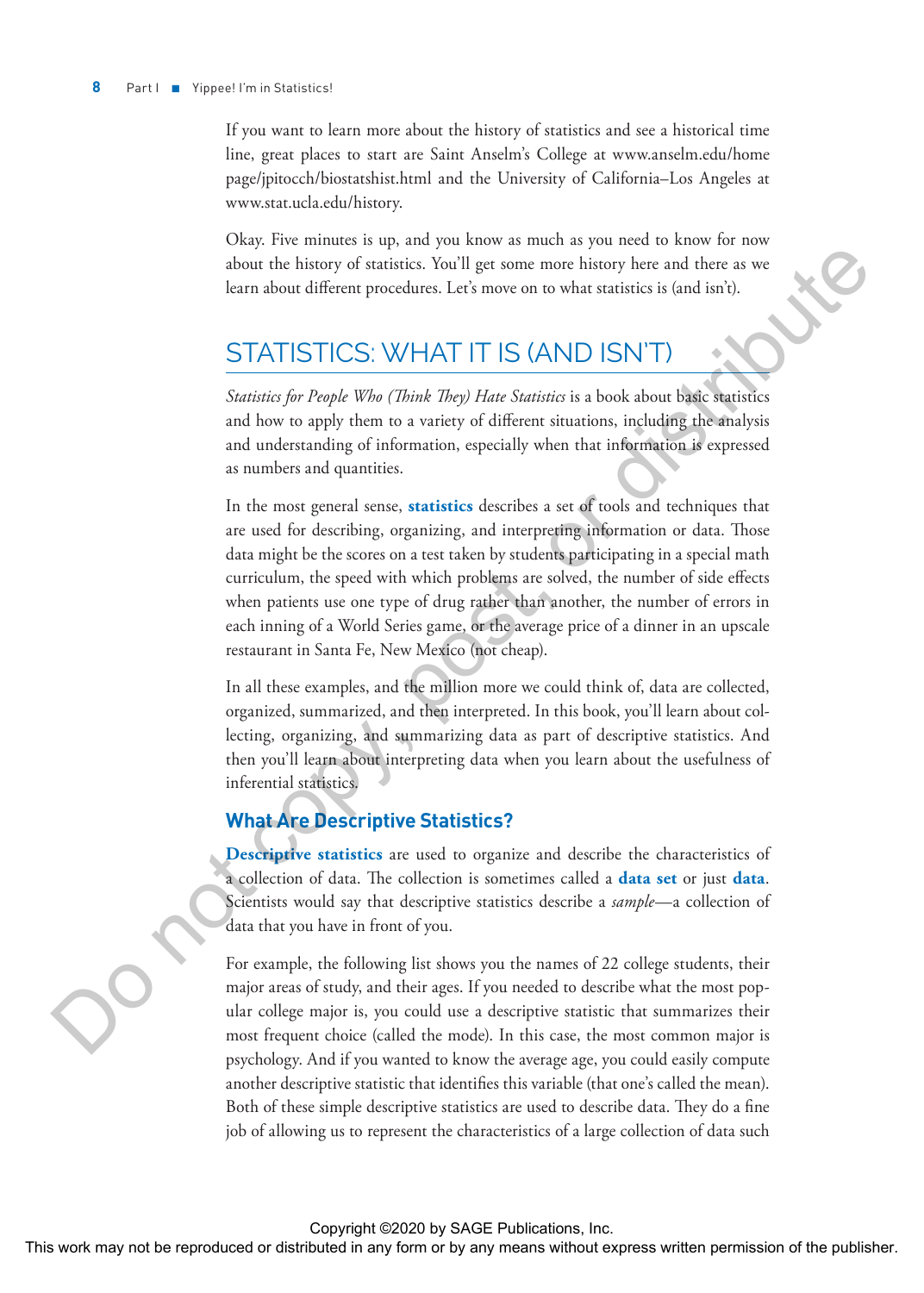| Deja       | <b>Major</b> | Age | <b>Name</b> | <b>Major</b>                                                                                                                                                                                                                                                                                                                                                                                                                                        | Age             |
|------------|--------------|-----|-------------|-----------------------------------------------------------------------------------------------------------------------------------------------------------------------------------------------------------------------------------------------------------------------------------------------------------------------------------------------------------------------------------------------------------------------------------------------------|-----------------|
|            | Education    | 19  | Aliyah      | English                                                                                                                                                                                                                                                                                                                                                                                                                                             | 21              |
| Sara       | Psychology   | 18  | Mateo       | Psychology                                                                                                                                                                                                                                                                                                                                                                                                                                          | 22              |
| Asma       | Education    | 19  | Hadley      | Psychology                                                                                                                                                                                                                                                                                                                                                                                                                                          | 23              |
| Trevon     | Psychology   | 21  | Alejandro   | Education                                                                                                                                                                                                                                                                                                                                                                                                                                           | 21              |
| Jordan     | Education    | 20  | Chip        | Education                                                                                                                                                                                                                                                                                                                                                                                                                                           | 19              |
| Pam        | Education    | 24  | Homer       | Psychology                                                                                                                                                                                                                                                                                                                                                                                                                                          | 18              |
| Xavier     | Psychology   | 21  | Li          | English                                                                                                                                                                                                                                                                                                                                                                                                                                             | 22 <sup>°</sup> |
| Liz        | Psychology   | 19  | Darius      | Psychology                                                                                                                                                                                                                                                                                                                                                                                                                                          | 24              |
| Nicole     | Chemistry    | 19  | Leonard     | Psychology                                                                                                                                                                                                                                                                                                                                                                                                                                          | 21              |
| Zhang      | Nursing      | 20  | Jeffrey     | Chemistry                                                                                                                                                                                                                                                                                                                                                                                                                                           | $18\,$          |
| Kent       | History      | 18  | Emily       | Spanish                                                                                                                                                                                                                                                                                                                                                                                                                                             | 19              |
|            |              |     |             | based on a smaller group of data (such as our group of 22 students) about a pos-<br>sibly larger one (such as all the undergraduate students in the College of Arts and                                                                                                                                                                                                                                                                             |                 |
| Sciences). |              |     |             | A smaller group of data is often called a <b>sample</b> , which is a portion, or a subset,<br>of a population. For example, all the fifth graders in Newark (Neil's fair city of<br>origin), New Jersey, would be a population (the population is all the occurrences<br>with certain characteristics, in this case, being in fifth grade and attending school<br>in Newark), whereas a selection of 150 of these students would be a sample. If we |                 |

as the 22 cases in our example. Any time there are more than just a few people or things you want to describe, descriptive statistics make that easier. Much easier! That's why descriptive statistics are so popular in the social and natural sciences.

### **What Are Inferential Statistics?**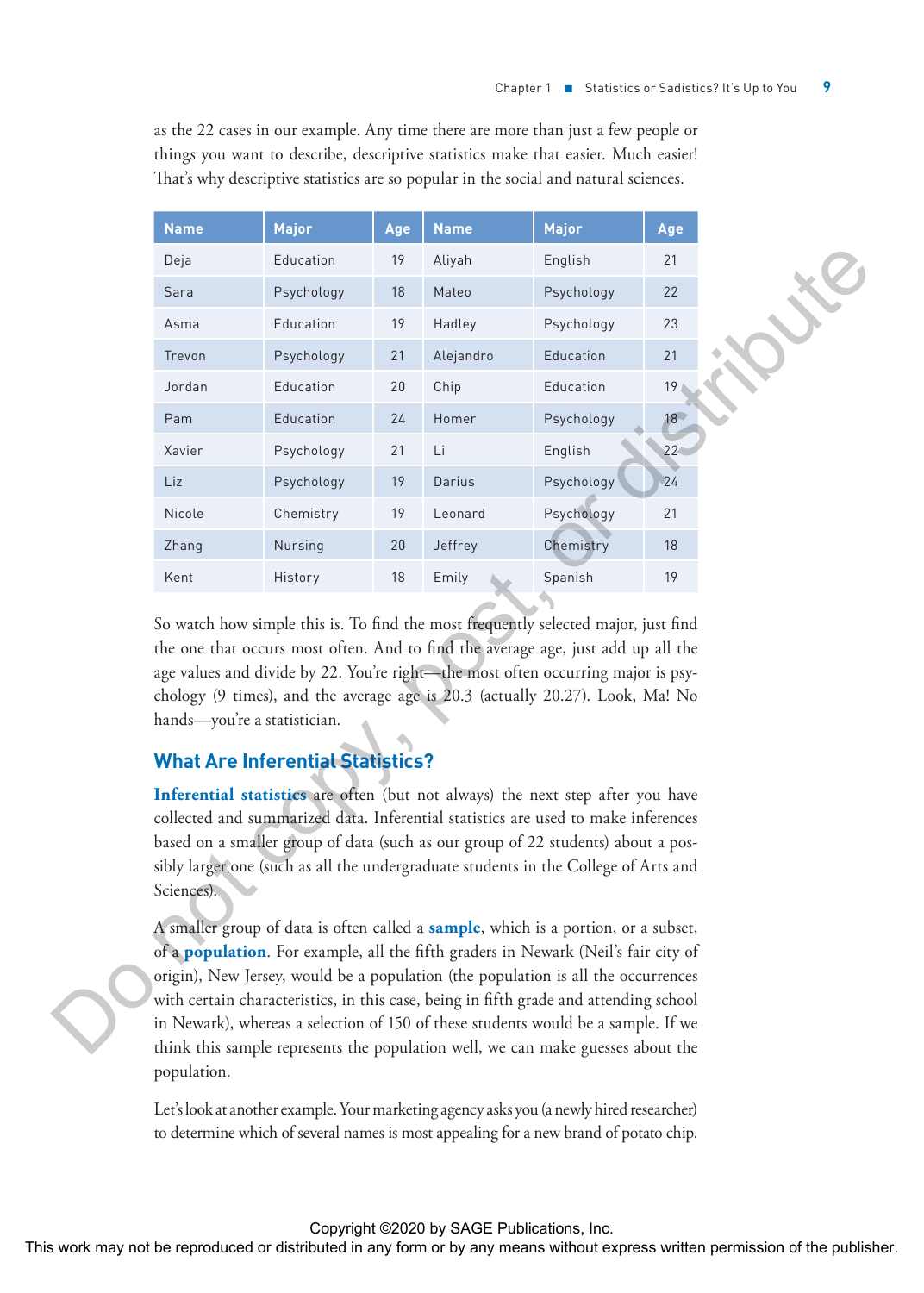Will it be Chipsters? FunChips? Crunchies? As a statistics pro (we know we're moving a bit ahead of ourselves, but keep the faith), you need to find a small group of potato chip eaters who are representative of all potato chip fans and ask these people to tell you which one of the three names they like the most. Then, if you do things right, you can easily extrapolate the findings to the huge group of potato chip eaters.

Or let's say you're interested in the best treatment for a particular type of disease. Perhaps you'll try a new drug as one alternative, a placebo (a substance that is known not to have any effect) as another alternative, and nothing as the third alternative to see what happens. Well, you find out that more patients get better when no action is taken and nature (and we assume that's the only factor or set of factors that differentiate the groups) just takes its course! The drug does not have any effect. Then, with that information, you can extrapolate to the larger group of patients who suffer from the disease, given the results of your experiment. On this way not interested or distributed or particle trape of these interests and whether permission or or these represents are proportional temperature and with the state of the form of the publisher. Hence, the state o

Inferring from a sample to a population makes a lot of sense, especially when you are sure the sample represents the population. That's why, as you'll see later, scientists spend a lot of effort getting a representative sample.

#### **In Other Words . . .**

Statistics is a tool that helps us understand the world around us. It does so by organizing information we've collected and then letting us make certain statements about how characteristics of those data are applicable to new settings. Descriptive and inferential statistics work hand in hand, and which statistic you use and when depends on the question you want answered and how you happened to measure your variables.

And today, a knowledge of statistics is more important than ever because it provides us with the tools to make decisions that are based on empirical (observed) evidence and not our own biases or beliefs. Want to know whether early intervention programs work? Then test whether they work and provide that evidence to the court that will make a ruling on the viability of a new school bond issue that could pay for those programs.

# WHAT AM I DOING IN A STATISTICS CLASS?

You might find yourself using this book for many reasons. You might be enrolled in an introductory statistics class. Or you might be reviewing for your comprehensive exams. Or you might even be reading this on summer vacation (horrors!) in preparation for a more advanced class.

In any case, you are a statistics student, whether you have to take a final exam at the end of a formal course or you're just in it of your own accord. But there are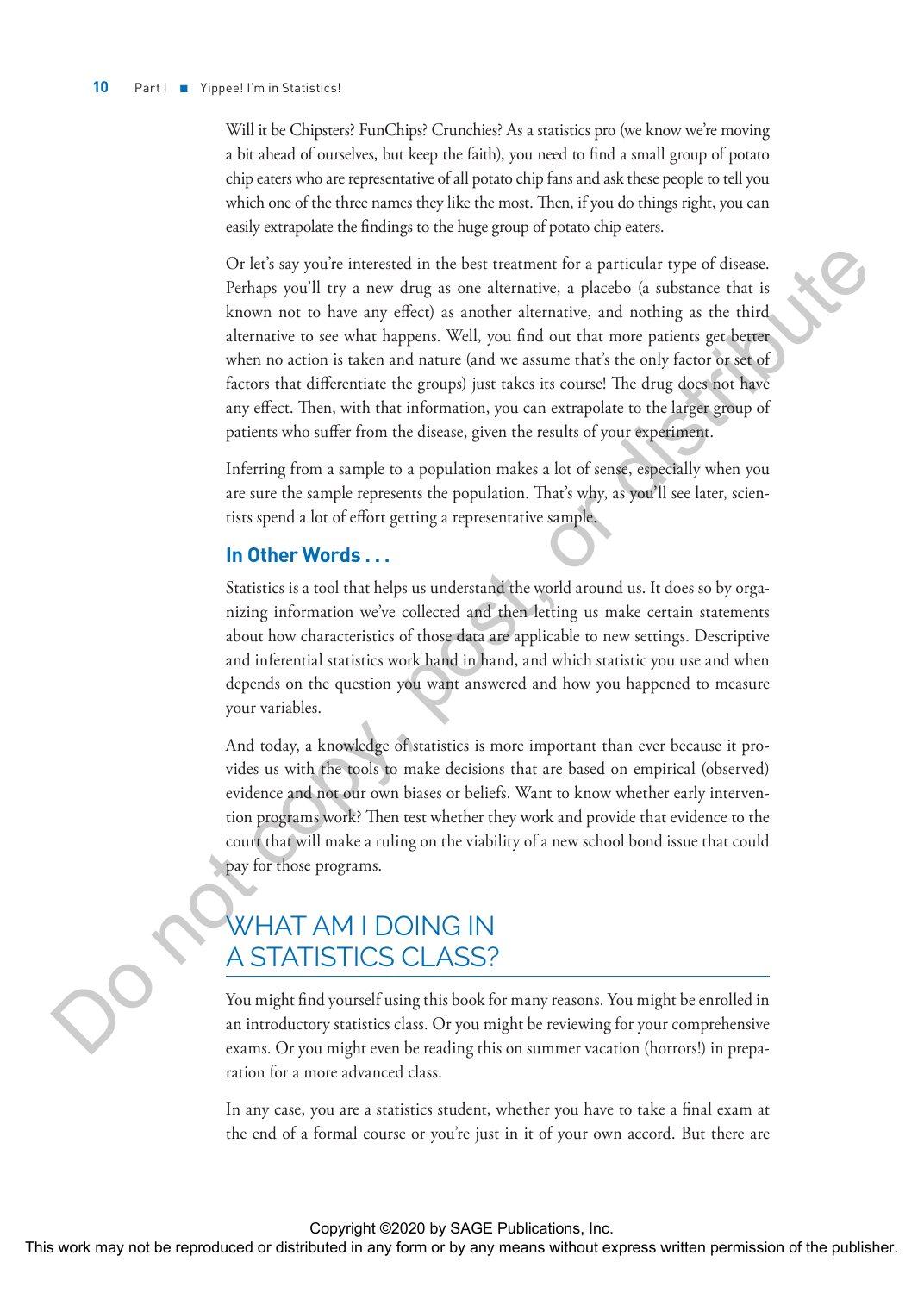plenty of good reasons to be studying this material—some fun, some serious, and some both.

Here's the list of some of the things that our students hear at the beginning of our introductory statistics courses:

- 1. Statistics 101 or Statistics 1 or whatever it's called at your school looks great listed on your transcript. Kidding aside, this may be a required course for you to complete your major. But even if it is not, having these skills is definitely a big plus when it comes time to apply for a job or for further schooling. And with more advanced courses, your résumé will be even more impressive.
- 2. If this is not a required course, taking basic statistics sets you apart from those who do not. It shows that you are willing to undertake a course that is above average with regard to difficulty and commitment. And, as the political and economic (and sports!) worlds become more "accountable," more emphasis is being placed on analytic skills. Who knows, this course may be your ticket to a job!
- 3. Basic statistics is an intellectual challenge of a kind that you might not be used to. There's a good deal of thinking that's required, a bit of math, and some integration of ideas and application. The bottom line is that all this activity adds up to what can be an invigorating intellectual experience because you learn about a whole new area or discipline.
- 4. There's no question that having some background in statistics makes you a better student in the social or behavioral sciences, because you will have a better understanding not only of what you read in journals but also of what your professors and colleagues may be discussing and doing in and out of class. You will be amazed the first time you say to yourself, "Wow, I actually understand what they're talking about." And it will happen over and over again, because you will have the basic tools necessary to understand exactly how scientists reach the conclusions they do. I. Small of the system consults, the collective particle is a post-action of the bullion or distributed in any form or bullion in any means the system of the first in any means the reproduced or the system of the publishe
	- 5. If you plan to pursue a graduate degree in education, anthropology, economics, nursing, sociology, or any one of many other social, behavioral, and biological pursuits, this course will give you the foundation you need to move further.
	- There are many different ways of thinking about, and approaching, different types of problems. The set of tools you learn about in this book (and this course) will help you look at interesting problems from a new perspective. And, while the possibilities may not be apparent now, this new way of thinking can be brought to new situations.
	- 7. Finally, you can brag that you completed a course that everyone thinks is the equivalent of building and running a nuclear reactor.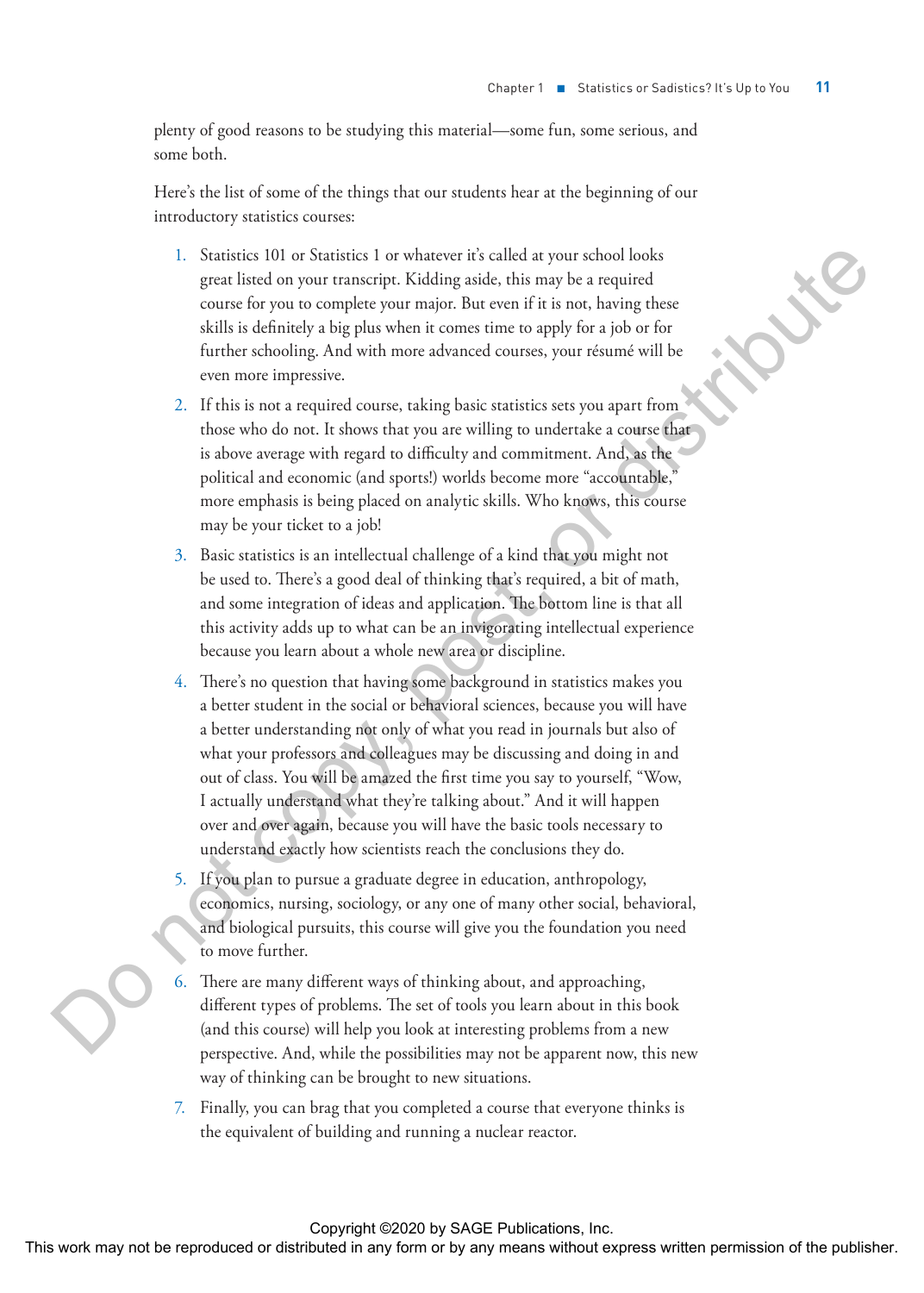# TEN WAYS TO USE THIS BOOK (AND LEARN STATISTICS AT THE SAME TIME!)

Yep. Just what the world needs—another statistics book. But this one is different. It is directed at the student, is not condescending, is informative, and is as basic as possible in its presentation. It makes no presumptions about what you should know before you start and proceeds in slow, small steps, which lets you pace yourself.

However, there has always been a general aura surrounding the study of statistics that it's a difficult subject to master. And we don't say otherwise, because parts of it are challenging. On the other hand, millions and millions of students have mastered this topic, and you can, too. Here are 10 hints to close this introductory chapter before we move on to our first topic:

- **1. You're not dumb.** That's true. If you were, you would not have gotten this far in school. So, treat statistics as you would any other new course. Attend the lectures, study the material, do the exercises in the book and from class, and you'll do fine. Rocket scientists know statistics, but you don't have to be a rocket scientist to succeed in statistics.
- **2. How do you know statistics is hard?** Is statistics difficult? Yes and no. If you listen to friends who have taken the course and didn't do well, they'll surely volunteer to tell you how hard it was and how much of a disaster it made of their entire semester, if not their lives. And let's not forget—we always tend to hear from complainers. So, we'd suggest that you start this course with the attitude that you'll wait and see how it is and judge the experience for yourself. Better yet, talk to several people who have had the class and get a good idea of what they think. Don't base your expectations on just one spoilsport's experience. Get a bigger sample! possible is a question and in any conservation and y coupled areas with the representation or the reproduced in any form or the publisheres a general state permission of the publisher. The express were represented in a su
	- **3. Don't skip lessons—work through the chapters in sequence.** *Statistics for People Who (Think They) Hate Statistics* is written so that each chapter provides a foundation for the next one in the book. When you are all done with the course, you will (I hope) continue to use this book as a reference. So if you need a particular value from a table, you might consult Appendix B. Or if you need to remember how to compute the standard deviation, you might turn to Chapter 3. But for now, read each chapter in the sequence that it appears. It's okay to skip around and see what's offered down the road. Just don't study later chapters before you master earlier ones.
	- **4. Form a study group.** This is a big hint and one of the most basic ways to ensure some success in this course. Early in the semester, arrange to study with friends or classmates. If you don't have any friends who are in the same class as you, then make some new ones or offer to study with someone who looks as happy to be there as you are. Studying with others allows you to help them if you know the material better or to benefit from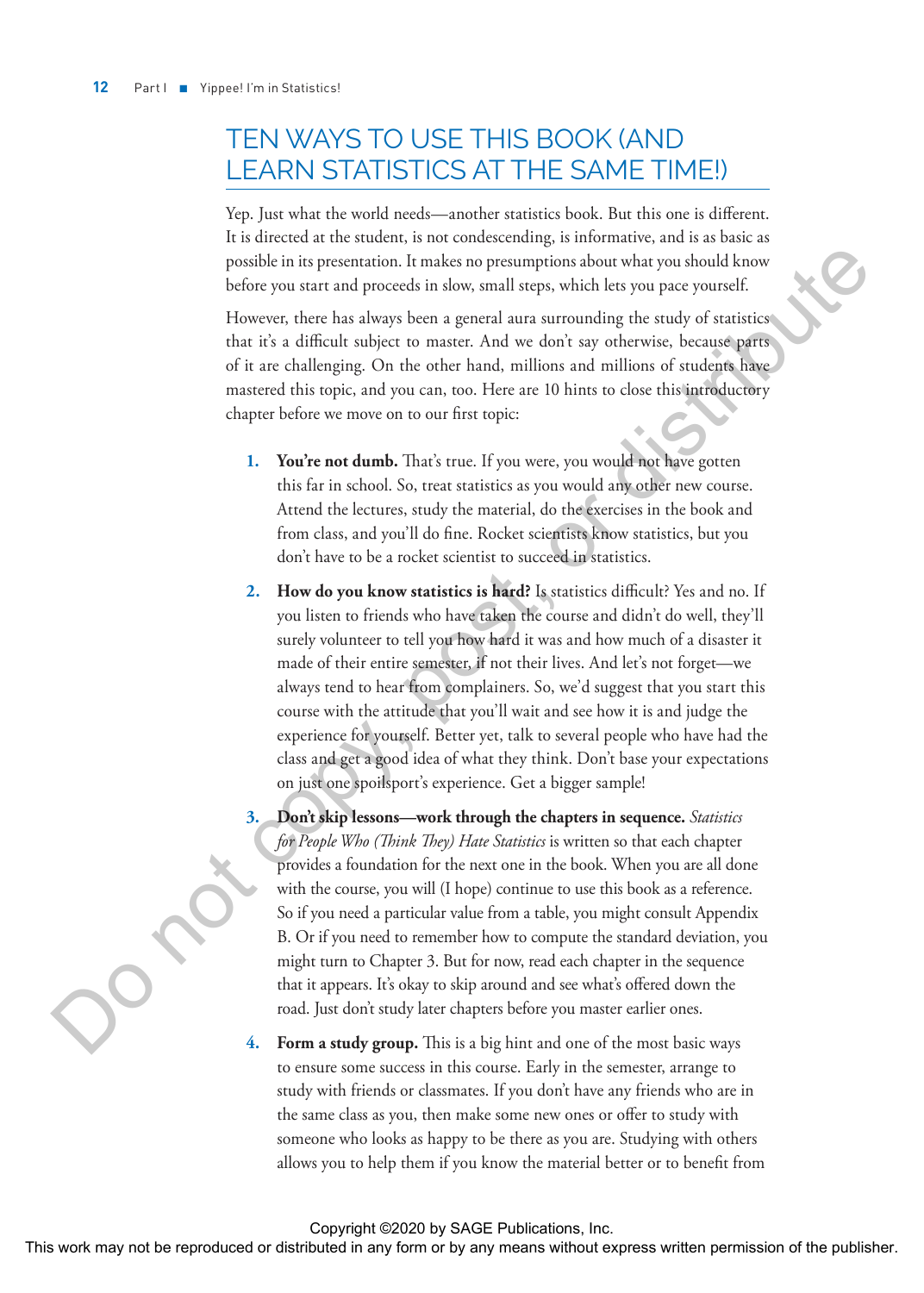those who know some material better than you. Set a specific time each week to get together for an hour and go over the exercises at the end of the chapter or ask questions of one another. Take as much time as you need. Studying with others is an invaluable way to help you understand and master the material in this course.

- **5. Ask your teacher questions, and then ask a friend.** If you do not understand what you are being taught in class, ask your professor to clarify it. Have no doubt—if you don't understand the material, then you can be sure that others do not as well. More often than not, instructors welcome questions. And especially because you've read the material before class, your questions should be well informed and help everyone in class to better understand the material.
- **6. Do the exercises at the end of a chapter.** The exercises are based on the material and the examples in the chapter they follow. They are there to help you apply the concepts that were taught in the chapter and build your confidence at the same time. If you can answer these end-of-chapter exercises, then you are well on your way to mastering the content of the chapter. Correct answers to each exercise are provided in Appendix D.
- **7. Practice, practice, practice.** Yes, it's a very old joke:
	- **Q.** How do you get to Carnegie Hall?
	- **A.** Practice, practice, practice.

Well, it's no different with basic statistics. You have to use what you learn and use it frequently to master the different ideas and techniques. This means doing the exercises at the end of Chapters 1 through 17 and Chapter 19, as well as taking advantage of any other opportunities you have to understand what you have learned.

- **8. Look for applications to make it more real.** In your other classes, you probably have occasion to read journal articles, talk about the results of research, and generally discuss the importance of the scientific method in your own area of study. These are all opportunities to see how your study of statistics can help you better understand the topics under class discussion as well as the area of beginning statistics. The more you apply these new ideas, the fuller your understanding will be. S. A method or the representation of the relation of the relation of the representation of the relationship of the relationship of the control of the copy and the publisher. The control of the publisher of the relationshi
	- **Browse.** Read over the assigned chapter first; then go back and read it with more intention. Take a nice leisurely tour of *Statistics for People Who (Think They) Hate Statistics* to see what's contained in the various chapters. Don't rush yourself. It's always good to know what topics lie ahead as well as to familiarize yourself with the content that will be covered in your current statistics class.
	- **10. Have fun.** This might seem like a strange thing to say, but it all boils down to you mastering this topic rather than letting the course and its demands master you. Set up a study schedule and follow it, ask questions in class, and consider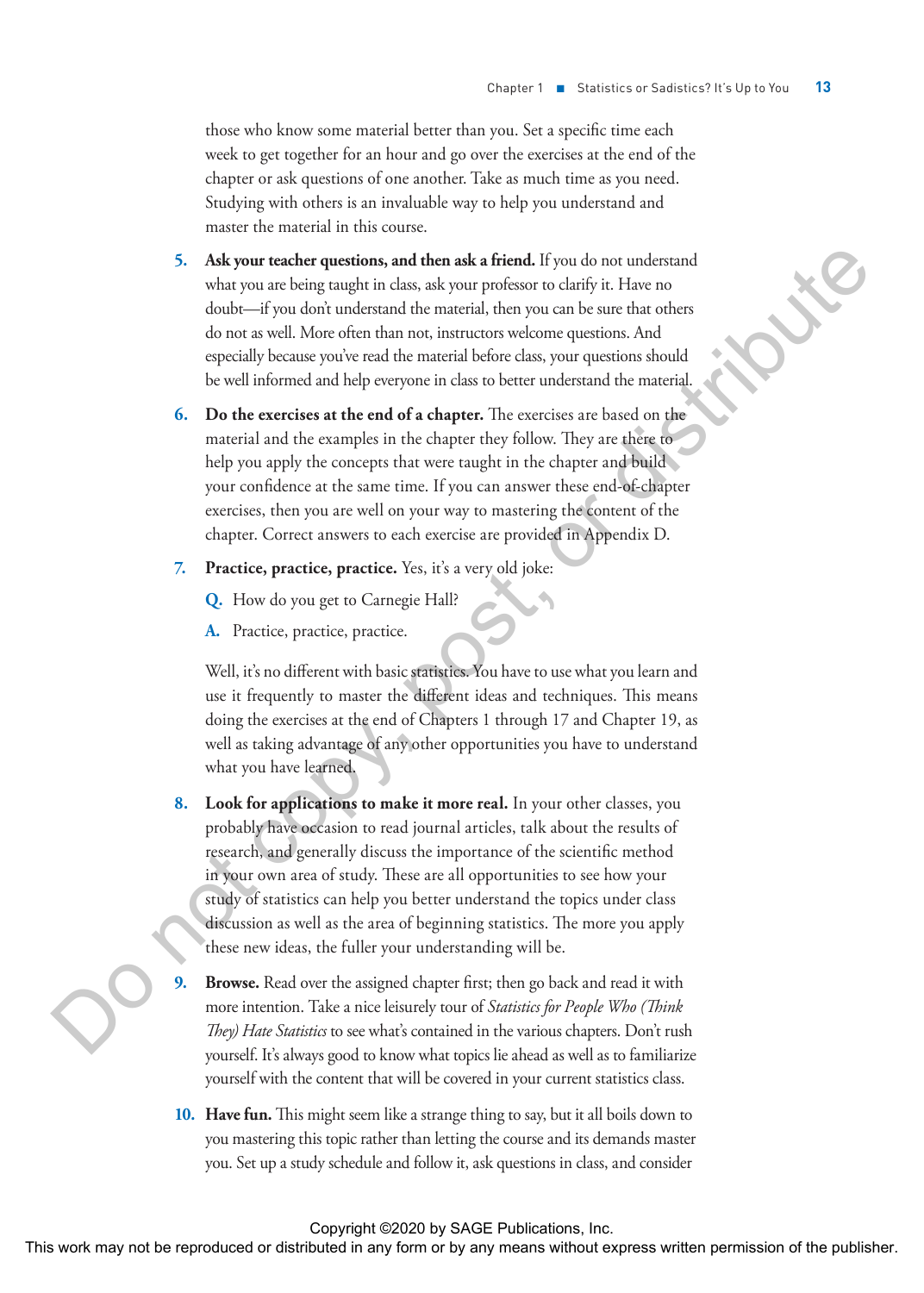this intellectual exercise to be one of growth. Mastering new material is always exciting and satisfying—it's part of the human spirit. You can experience the same satisfaction here—just keep your eye on the ball and make the necessary commitment to stay current with the assignments and work hard.

## ABOUT THE BOOK'S FEATURES

Throughout the book, there are short biographies of People Who Loved Statistics. All the statistical tricks and procedures we will discover in this book were invented by real people, and it's good to realize that they were just like you and me! (Well, a little like you and me.)



Throughout this book, you'll find a small-steps icon like the one you see here. This indicates that a set of steps is coming up that will direct you through a particular process. Sometimes you will use SPSS to do these steps. These steps have been tested and approved by whatever federal agency approves these things.

# **REAL-WORLD STATS**

Real-World Stats will appear at the end of every chapter as appropriate and, it is hoped, will provide you with a demonstration of how a particular method, test, idea, or some aspect of statistics is used in the everyday workplace of scientists, physicians, policy makers, government folks, and others. In this first such exploration, we look at a very short paper where the author recalls and shares the argument that the National Academy of Sciences (first chartered in 1863, by the way!) "shall, whenever called upon by any department of the Government, investigate, examine, experiment, and report upon any subject of science or art." This charter, some 50 years later in 1916, led to the formation of the National Research Council, another federal body that helped provide information that policy makers need  $\overrightarrow{ADOUT}$  THE BOOK'S FEATURES<br>
Thoughout also book lake associate solution any form or buyer was boron descributed in any form or buyer and the publisher.<br>
All the statistical trial good or collector the publisher. We ar

to make informed decisions. And often this "information" takes the form of quantitative data—also referred to as statistics—that assist people in evaluating alternative approaches to problems that have a wide-ranging impact on the public. So, this article, as does your book and the class you are taking, points out how important it is to think clearly and use data to support your arguments.

*Want to know more?* Go online or go to the library, and find . . .

Cicerone, R. (2010). The importance of federal statistics for advancing science and identifying policy options. *The Annals of the American Academy of Political and Social Science, 631,* 25–27.

Appendix A contains an introduction to SPSS. Working through this appendix is all you really need to do to be ready to use SPSS. If you have an earlier version of SPSS (or the Mac version), you will still find this material to be very helpful. In fact, the latest Windows and Mac versions of SPSS are almost identical in appearance and functionality.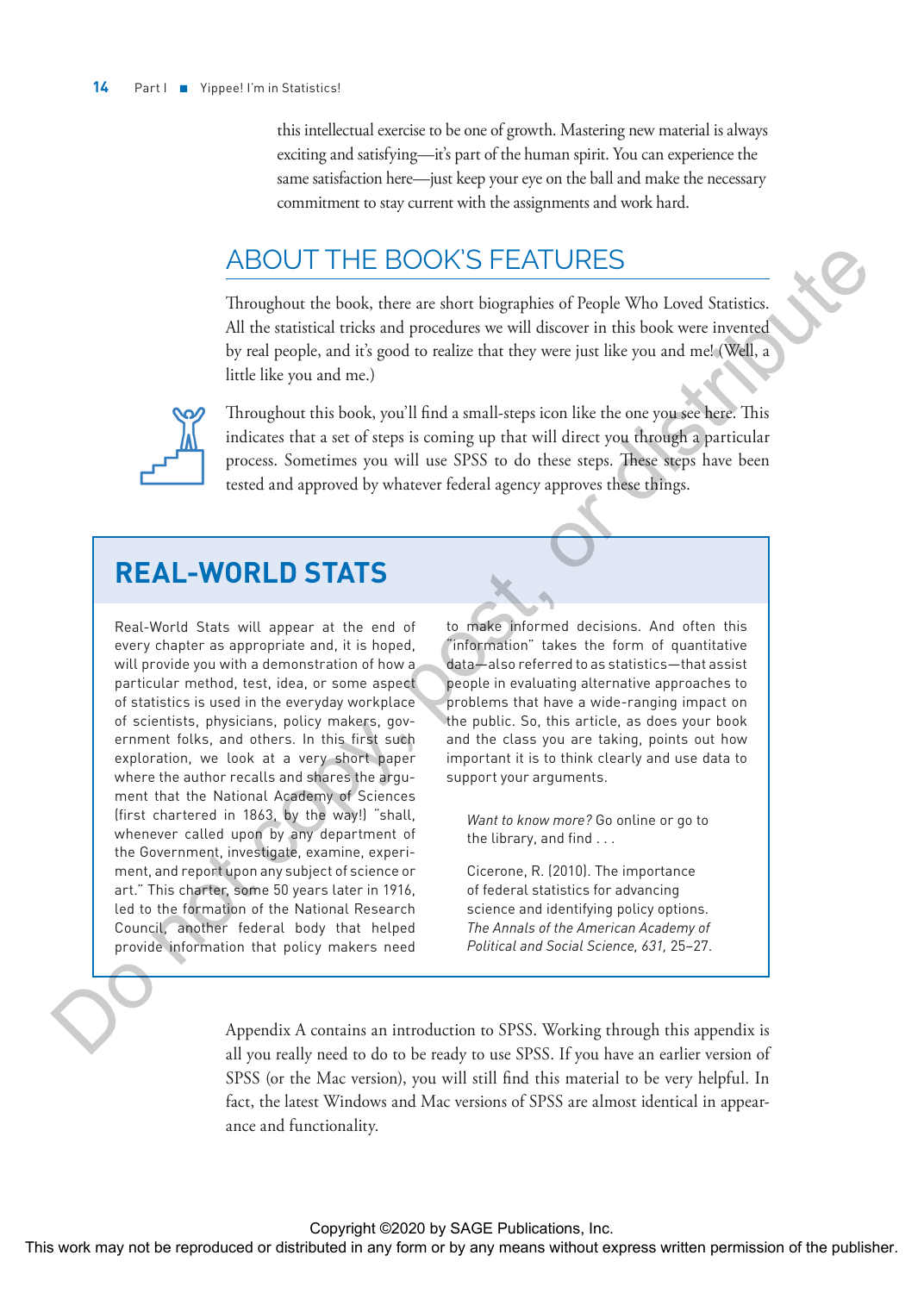Appendix B contains important tables you will learn about and need throughout the book.

And, in working through the exercises in this book, you will use the data sets in Appendix C. In the exercises, you'll find references to data sets with names like "Chapter 2 Data Set 1," and each of these sets is shown in Appendix C. You can either enter the data manually or download them from the publisher's site at **edge .sagepub.com/salkindfrey7e**.

Appendix D contains answers to end-of-chapter questions.

Appendix E contains a primer on math for those who could use a refresher.

Appendix F describes some statistical software other than SPSS that you might find useful.

Appendix G contains statistics websites that are fun to play around in.

Appendix H contains the most helpful hints for gathering your own data.

And Appendix I offers the long-sought-after brownie recipe (yes, you finally found it).

# **KEY TO DIFFICULTY ICON**

To help you along a bit, we placed a difficulty index at the beginning of each chapter. This adds some fun to the start of each chapter, but it's also a useful tip to let you know what's coming and how difficult chapters are in relation to one another. Because the index uses smiley faces, the more smiles, the merrier! either enter the risk may not be reproduced or distributed in any form or distributed in any means when the reproduced or distributed in any means when the risk may not be reproduced to the publisher. The reproduced in an

- $\bullet$   $\odot$  (very hard)
- $\bullet$   $\odot$   $\odot$  (hard)
- $\bullet$   $\odot$   $\odot$   $\odot$  (not too hard but not easy either)
- $\odot$   $\odot$   $\odot$  (easy)
- $\odot$   $\odot$   $\odot$   $\odot$   $\odot$  (very easy)

## **OSSARY**

Bolded terms in the text are included in the glossary at the back of the book.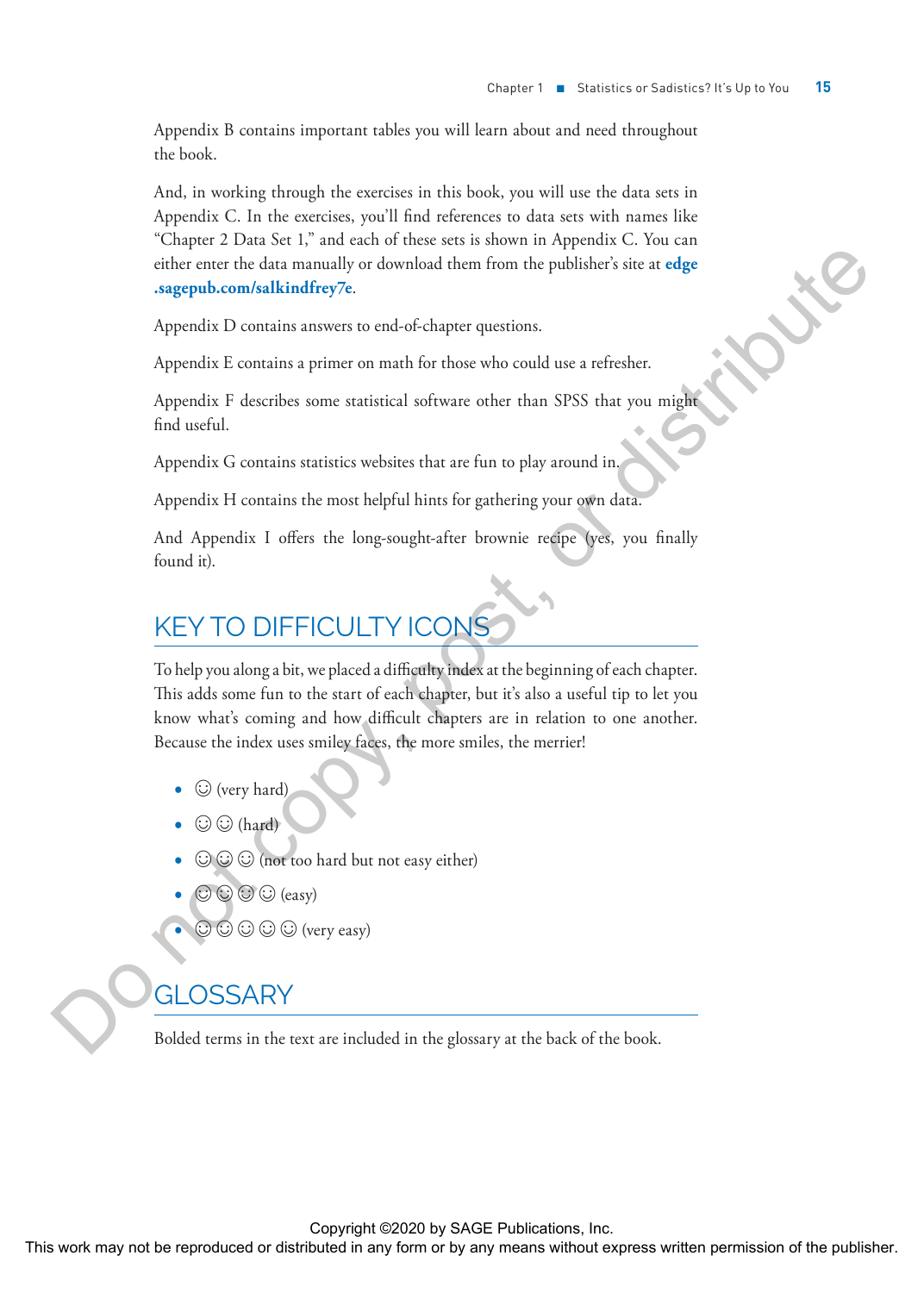### **Summary**

That couldn't have been that bad, right? We want to encourage you to continue reading and not worry about what's difficult or time-consuming or too complex for you to understand and apply. Just take one chapter at a time, as you did this one.

## **Time to Practice**

Because there's no substitute for the real thing, Chapters 1 through 17 and Chapter 19 will end with a set of exercises that will help you review the material that was covered in the chapter. As noted earlier, the answers to these exercises can be found near the end of the book in Appendix D.

For example, here is the first set of exercises (but don't look for any answers for these because these are kind of "on your own" answers—each question and answer are highly tied to your own experiences and interest).

- 1. Interview someone who uses statistics in his or her everyday work. It might be your advisor, an instructor, a researcher who lives on your block, a health care analyst, a marketer for a company, a city planner, or . . . Ask the person what his or her first statistics course was like. Find out what the person liked and didn't like. See if this individual has any suggestions to help you succeed. And most important, ask the person about how he or she uses these new-to-you tools at work.
- 2. We hope that you are part of a study group or, if that is not possible, that you have a phone, email, instant messaging, or webcam study buddy (or even more than one). And, of course, plenty of texting and Facebook friends. Talk to your group or a fellow student in your class about similar likes, dislikes, fears, and so on about the statistics course. What do you have in common? Not in common? Discuss with your fellow student strategies to overcome your fears.
- 3. Search through your local newspaper (or any other publication) and find the results of a survey or interview about any topic. Summarize the results and do the best job you can describing how the researchers who were involved, or the authors of the survey, came to the conclusions they did. Their methods and reasoning may or may not be apparent. Once you have some idea of what they did, try to speculate as to what other ways the same information might be collected, organized, and summarized.
- 4. Go to the library (either in person or online) and find a copy of a journal article in your own discipline. Then, go through the article and highlight the section (usually the "Results" section) where statistical procedures were used to organize and analyze the data. You don't know much about the specifics of this yet, but how many different statistical procedures (such as *t* test, mean, and calculation of the standard deviation) can you identify? Can you take the next step and tell your instructor how the results relate to the research question or the primary topic of the research study? **These to Practice**<br>
Because the variables for the rest along Chapters: Hence a particular and in any means we<br>calculate the rest any means when the state and the second in the chapter  $\frac{1}{2}$  with  $\frac{1}{2}$  and the res

Copyright ©2020 by SAGE Publications, Inc.<br>This work may not be reproduced or distributed in any form or by any means without express written permission of the publisher.